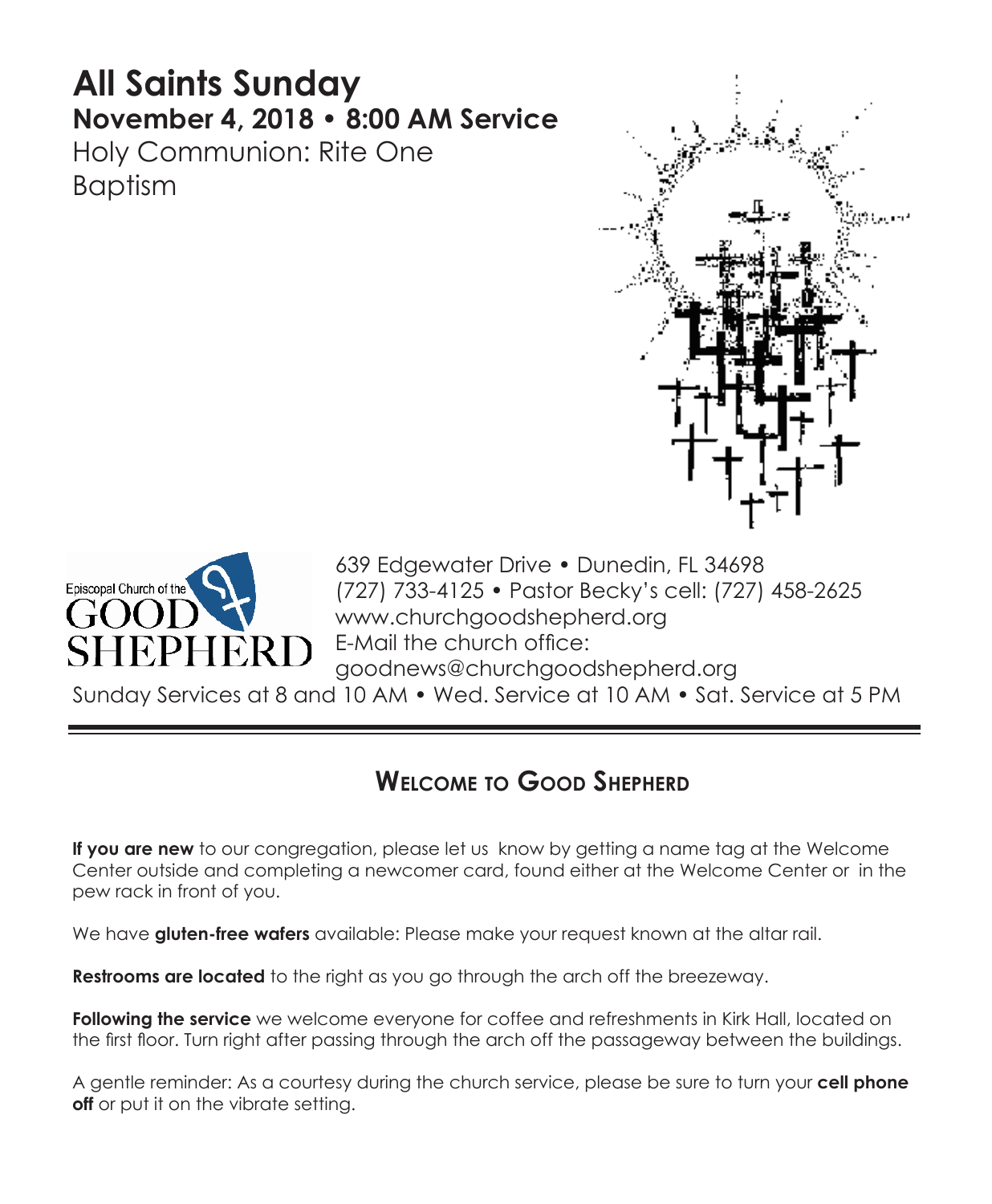# **Gathering for Worship**

**Prelude** *Elegy* G. Thalben-Bal

#### **Welcome, Announcements and Mission Moment**

#### **Acclamation**

*[Please stand.]* 

- P Blessed be God: Father, Son, and Holy Spirit.
- C **And blessed be his kingdom, now and for ever. Amen.**

### **Baptismal Liturgy**

- P There is one Body and one Spirit;
- C **There is one hope in God's call to us;**
- P One Lord, one Faith, one Baptism;
- C **One God and Father of all.**

### **Collect of the Day**

- P The Lord be with you.
- C **And with thy Spirit.**
- P Let us pray… Almighty God, you have knit your people together in one communion in the mystical body of your Son, Jesus Christ our Lord. Grant us grace to follow your blessed saints in lives of faith and commitment, and to know the inexpressible joys you have prepared for those who love you, through Jesus Christ, our Savior and Lord, who lives and reigns with you and the Holy Spirit, one God, now and forever.
- C **Amen.**

# **WORD OF GOD**

**The Readings:** Isaiah 25:6–9 • Psalm 121 • Revelation 21:1–6a • John 11:17–27 *[Please be seated.]*

The First Reading

L *The First Reading is taken from Isaiah, chapter 25…*

 On this mountain, the Lord of heavenly forces will prepare for all peoples a rich feast, a feast of choice wines, of select foods rich in flavor, of choice wines well refined.

 He will swallow up on this mountain the veil that is veiling all peoples, the shroud enshrouding all nations. He will swallow up death forever. The Lord God will wipe tears from every face; he will remove his people's disgrace from off the whole earth, for the Lord has spoken.

They will say on that day, "Look! This is our God, for whom we have waited and he has saved us! This is the Lord, for whom we have waited; let's be glad and rejoice in his salvation!"

- L The Word of the Lord.
- C **Thanks be to God.**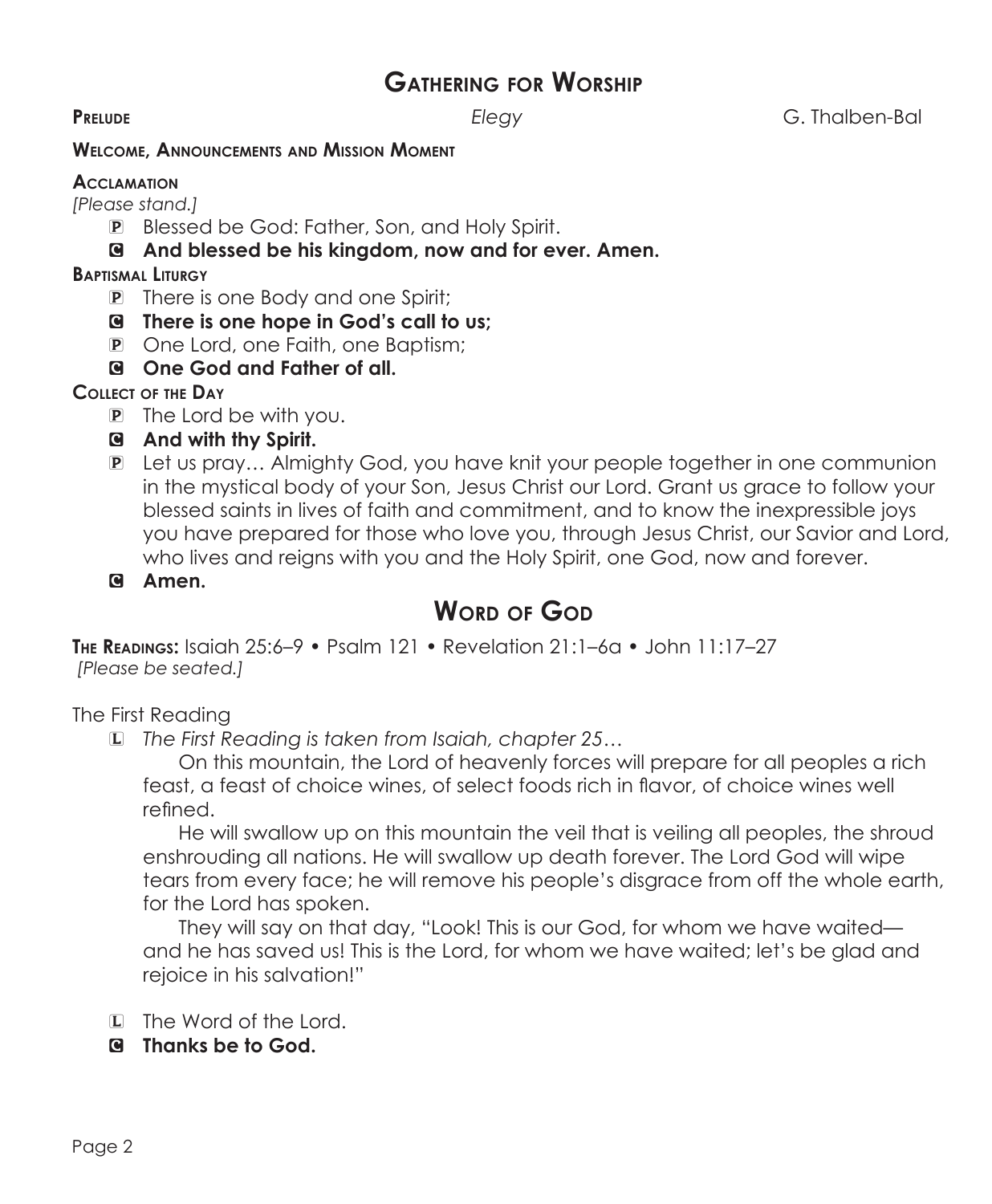The Psalm: [*read responsively*, **L** Lector/**@** Congregation]

- L *We will read responsively from Psalm 121…*
- L I lift up my eyes to the hills; from where is my help to come?
- C **My help comes from the Lord, the maker of heaven and earth.**
- L He will not let your foot be moved and he who watches over you will not fall asleep.
- C **Behold, he who keeps watch over Israel shall neither slumber nor sleep;**
- L The Lord himself watches over you; the Lord is your shade at your right hand,
- C **So that the sun shall not strike you by day, nor the moon by night.**
- $\Box$  The Lord shall preserve you from all evil; it is he who shall keep you safe.
- C **The Lord shall watch over your going out and your coming in, from this time forth for evermore.**

The Second Reading:

L *The Second Reading is taken from Revelation, chapter 21…*

 Then I saw a new heaven and a new earth, for the former heaven and the former earth had passed away, and the sea was no more. I saw the holy city, New Jerusalem, coming down out of heaven from God, made ready as a bride beautifully dressed for her husband. I heard a loud voice from the throne say, "Look! God's dwelling is here with humankind. He will dwell with them, and they will be his peoples. God himself will be with them as their God. He will wipe away every tear from their eyes. Death will be no more. There will be no mourning, crying, or pain anymore, for the former things have passed away." Then the one seated on the throne said, "Look! I'm making all things new." He also said, "Write this down, for these words are trustworthy and true." Then he said to me, "All is done. I am the Alpha and the Omega, the beginning and the end."

- L The Word of the Lord.
- C **Thanks be to God.**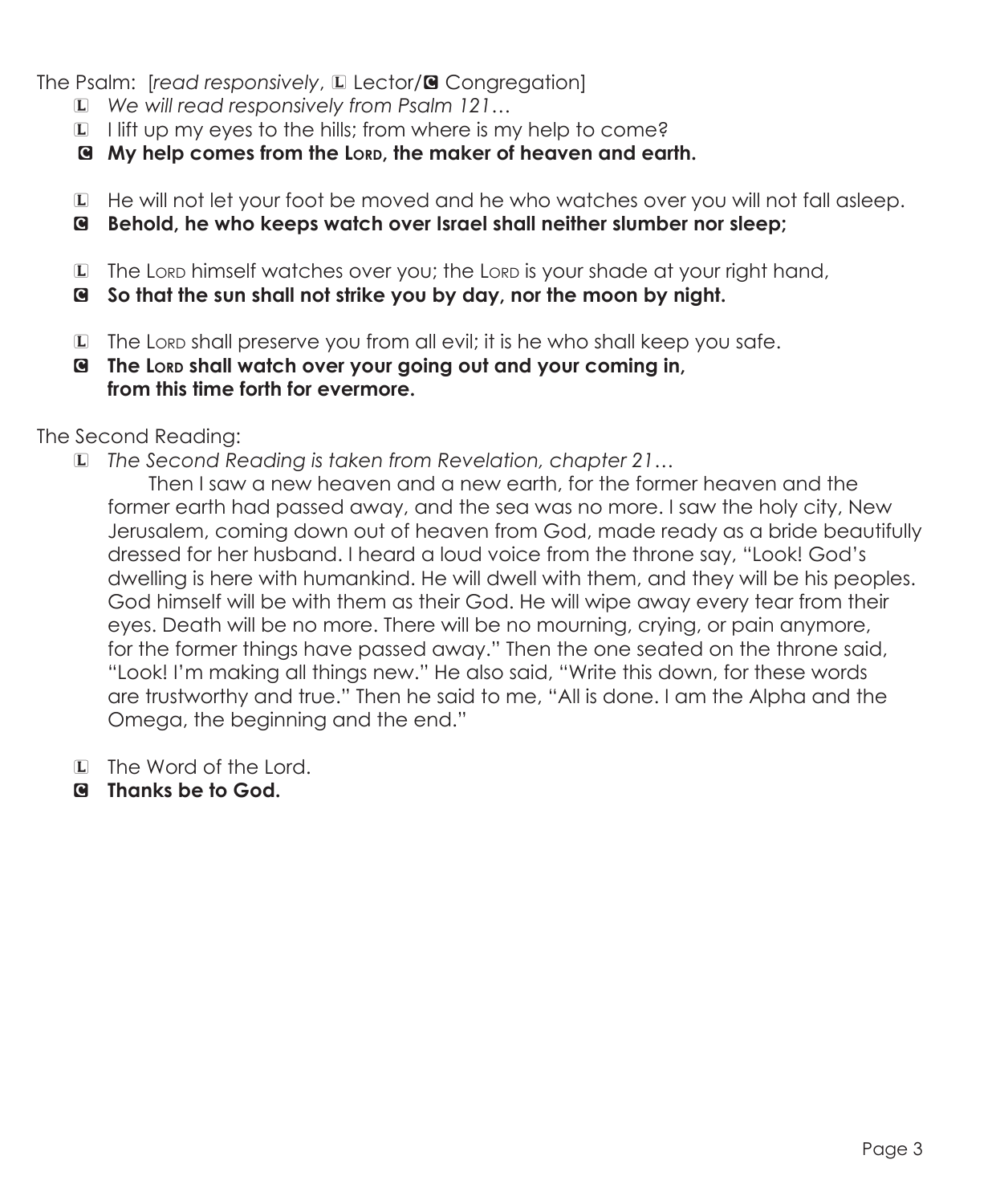The Gospel: *[Please stand.]*

D The Holy Gospel of our Lord Jesus Christ according to John.

## G Glory be to thee, O Lord.

D When Jesus arrived, he found that Lazarus had already been in the tomb for four days. Bethany was a little less than two miles from Jerusalem. Many Jews had come to comfort Martha and Mary after their brother's death. When Martha heard that Jesus was coming, she went to meet him, while Mary remained in the house. Martha said to Jesus, "Lord, if you had been here, my brother wouldn't have died. Even now I know that whatever you ask God, God will give you."

Jesus told her, "Your brother will rise again."

Martha replied, "I know that he will rise in the resurrection on the last day."

Jesus said to her, "I am the resurrection and the life. Whoever believes in me will live, even though they die. Everyone who lives and believes in me will never die. Do you believe this?"

She replied, "Yes, Lord, I believe that you are the Christ, God's Son, the one who is coming into the world."

- D The Gospel of the Lord.
- C **Praise be to thee, O Christ.**

**SERMON Becky Robbins-Penniman** 

*[Please be seated.]*

#### **Presentation and Examination of the Candidate**

- P The Candidate for Holy Baptism will now be presented.
	- R *I present Jay Francis Harvey to receive the Sacrament of Baptism.*
- P Do you desire to be baptized? R *I do.*

*[Please stand.]*

- P I ask the candidate, the sponsor, and this community of faith: Do you renounce Satan and all the spiritual forces of wickedness that rebel against God?
- C **I renounce them***.*
- P Do you renounce the evil powers of this world which corrupt and destroy the creatures of God?
- C **I renounce them***.*
- P Do you renounce all sinful desires that draw you from the love of God?
- C **I renounce them***.*
- P Do you turn to Jesus Christ and accept him as your Savior?
- C **I do.**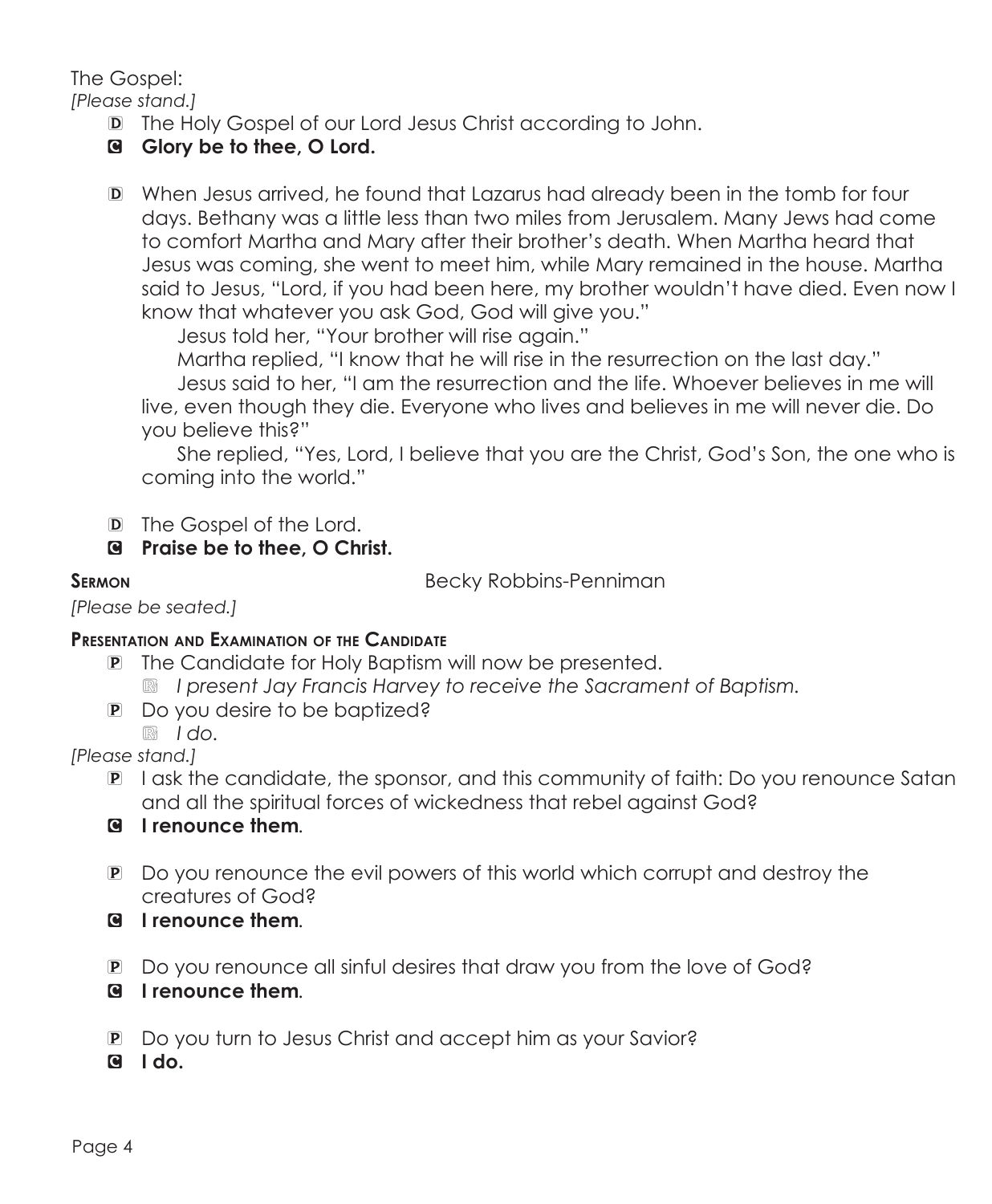- P Do you put your whole trust in his grace and love?
- C **I do.**
- P Do you promise to follow and obey him as your Lord?
- C **I do.**
- P Will you who witness these vows do all in your power to support this person in their life in Christ?
- C **We will.**
- P Let us join with Jay who is committing himself to Christ and renew our own baptismal covenant.

Do you believe in God the Father?

- C **I believe in God, the Father almighty, creator of heaven and earth.**
- P Do you believe in Jesus Christ, the Son of God?
- C **I believe in Jesus Christ, his only Son, our Lord. He was conceived by the power of the Holy Spirit and born of the Virgin Mary. He suffered under Pontius Pilate, was crucified, died, and was buried. He descended to the dead. On the third day he rose again. He ascended into heaven, and is seated at the right hand of the Father. He will come again to judge the living and the dead.**
- **P** Do you believe in God the Holy Spirit?
- C **I believe in the Holy Spirit, the holy catholic Church, the communion of saints, the forgiveness of sins, the resurrection of the body, and the life everlasting.**
- P Will you continue in the apostles' teaching and fellowship, in the breaking of bread, and in the prayers?
- C **I will, with God's help.**
- P Will you persevere in resisting evil, and, whenever you fall into sin, repent and return to the Lord?
- C **I will, with God's help.**
- P Will you proclaim by word and example the Good News of God in Christ?
- C **I will, with God's help.**
- P Will you seek and serve Christ in all persons, loving your neighbor as yourself?
- C **I will, with God's help.**
- P Will you strive for justice and peace among all people, and respect the dignity of every human being?
- C **I will, with God's help.**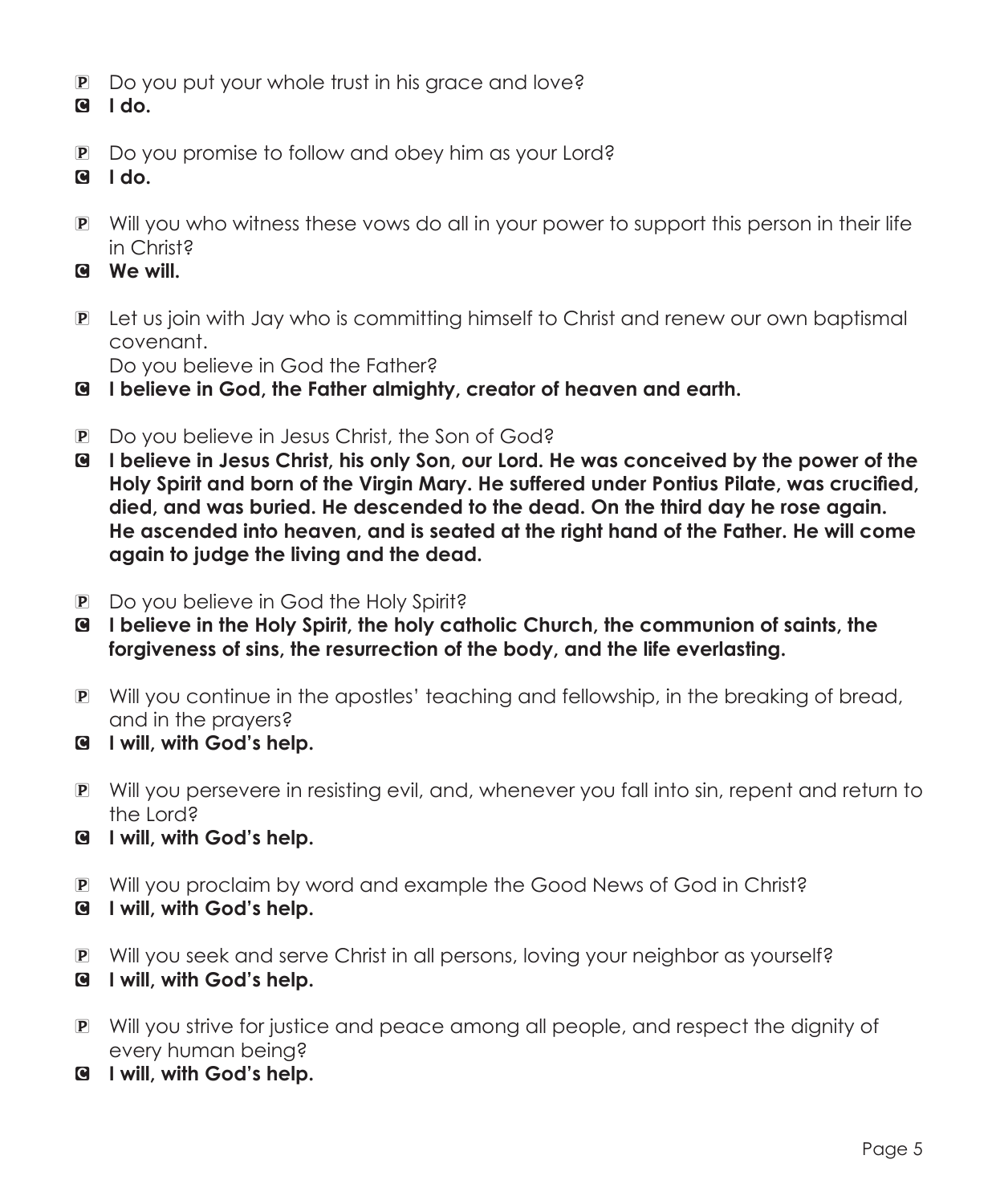#### **Prayers for the Candidate**

D Let us now pray for Jay Francis, who is about to receive the Sacrament of new birth. [*Please stand or kneel, as you choose.*]

- L Deliver him, O Lord, from the way of sin and death.
- C **Lord, hear our prayer.**
- L Open his heart to your grace and truth.
- C **Lord, hear our prayer.**
- L Fill him with your holy and life-giving Spirit.
- C **Lord, hear our prayer.**
- L Keep him in the faith and communion of your holy Church.
- C **Lord, hear our prayer.**
- L Teach him to love others in the power of the Spirit.
- C **Lord, hear our prayer.**
- L Send him into the world in witness to your love.
- C **Lord, hear our prayer.**
- L Bring him to the fullness of your peace and glory.
- C **Lord, hear our prayer.**
- L We give thanks for all the blessings of this life, [especially… *read from notebook*] and for the flowers given today by Becky Robbins-Penniman in honor of Gus' birthday. Give us grateful hearts, today and always.
- C **Lord, hear our prayer.**
- L We bless thy holy Name for all thy servants departed this life in thy faith and fear, [especially*… add names from notebook*], and those who died during the past year: Michael Slama, Emily Bowman, Michael Sauble, Helen Morris, Betty Stricker, Jorgelina Solari, Jeffrey Lowe, John Lowe, Lee Morris, Robert Stricker, Harvey Buxton, Ruth Dahm, Suzanne Nelson, Samuel Gehring. We beseech thee to grant them continual growth in thy love and service; and to grant us grace so to follow the good examples of all thy saints, that with them we may be partakers of thy heavenly kingdom.
- C **Lord, hear our prayer.**
- L Grant, O Lord, that all who are baptized into the death of Jesus Christ your Son may live in the power of his resurrection and look for him to come again in glory; who lives and reigns now and for ever.
- C **Amen.**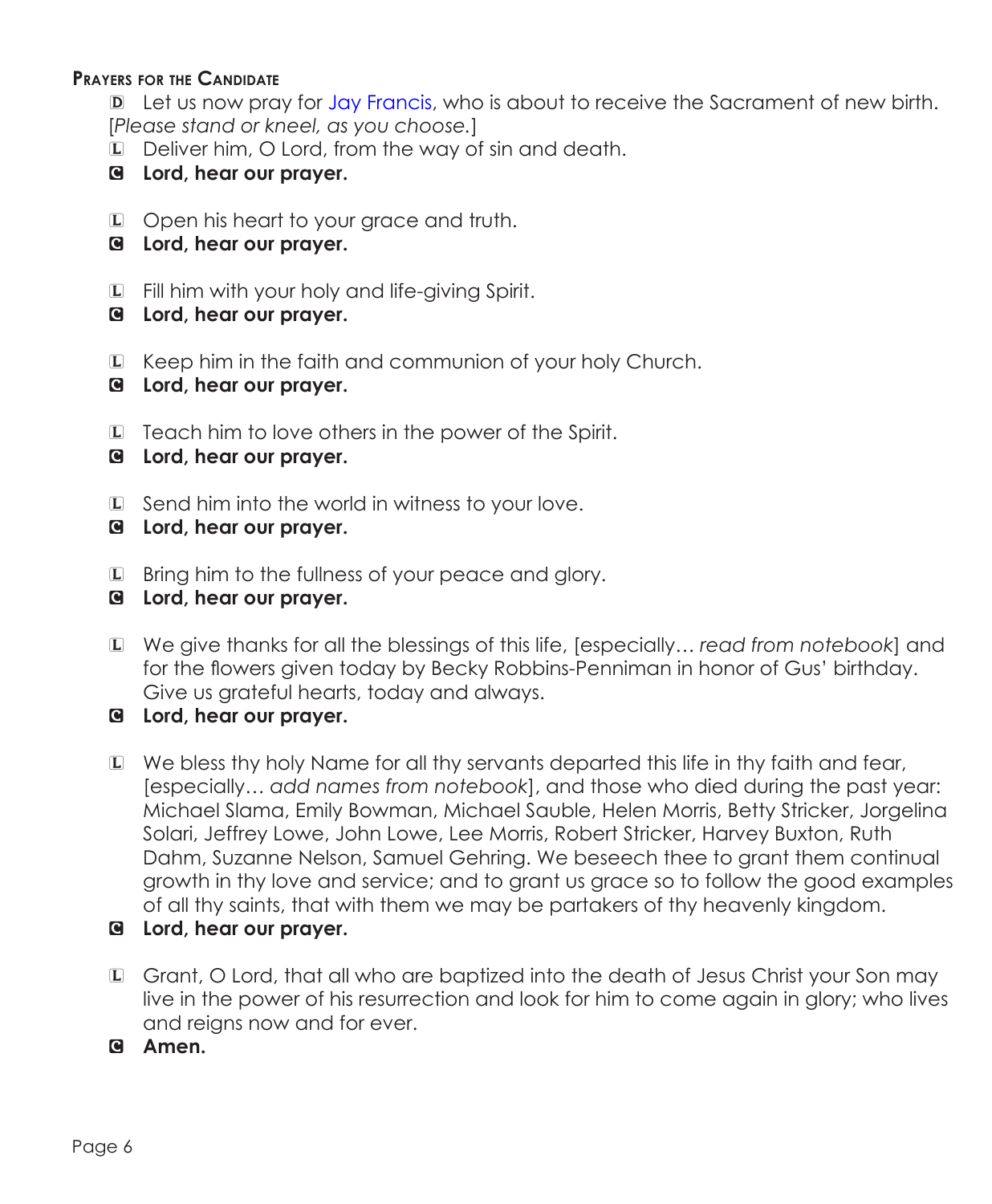#### **Thanksgiving over the Water**

- P The Lord be with you.
- C **And also with you.**
- P Let us give thanks to the Lord our God.
- C **It is right to give him thanks and praise.**

### *[Please be seated.]*

P We thank you, Almighty God, for the gift of water. Over it the Holy Spirit moved in the beginning of creation. Through it you led the children of Israel out of their bondage in Egypt into the land of promise. In it your Son Jesus received the baptism of John and was anointed by the Holy Spirit as the Messiah, the Christ, to lead us, through his death and resurrection, from the bondage of sin into everlasting life. We thank you, Father for the water of Baptism. In it we are buried with Christ in his death. By it we share in his resurrection. Through it we are reborn by the Holy Spirit. Therefore in joyful obedience to your Son, we bring into his fellowship those who come to him in faith, baptizing them in the Name of the Father, and of the Son, and of the Holy Spirit.

Now sanctify this water, we pray you, by the power of your Holy Spirit, that those who here are cleansed from sin and born again may continue for ever in the risen life of Jesus Christ our Savior. To him, to you, and to the Holy Spirit, be all honor and glory, now and for ever.

### C **Amen.**

#### **The Baptism**

- P Jay Francis**,** I baptize you in the Name of the Father, and of the Son, and of the Holy Spirit.
- C **Amen.**
- P Let us pray… Heavenly Father, we thank you that by water and the Holy Spirit you have bestowed upon this your servant the forgiveness of sin, and have raised him to the new life of grace. Sustain him, O Lord, in your Holy Spirit. Give him an inquiring and discerning heart, the courage to will and to persevere, a spirit to know and to love you, and the gift of joy and wonder in all your works.
- C **Amen.**
- P Jay Francis**,** you are sealed by the Holy Spirit in Baptism and marked as Christ's own for ever.
- C **Amen.**

 *A lighted candle is given to the candidate.* 

P Jay Francis, let your light so shine before others that they may see your good works and give glory to your Father who is in heaven.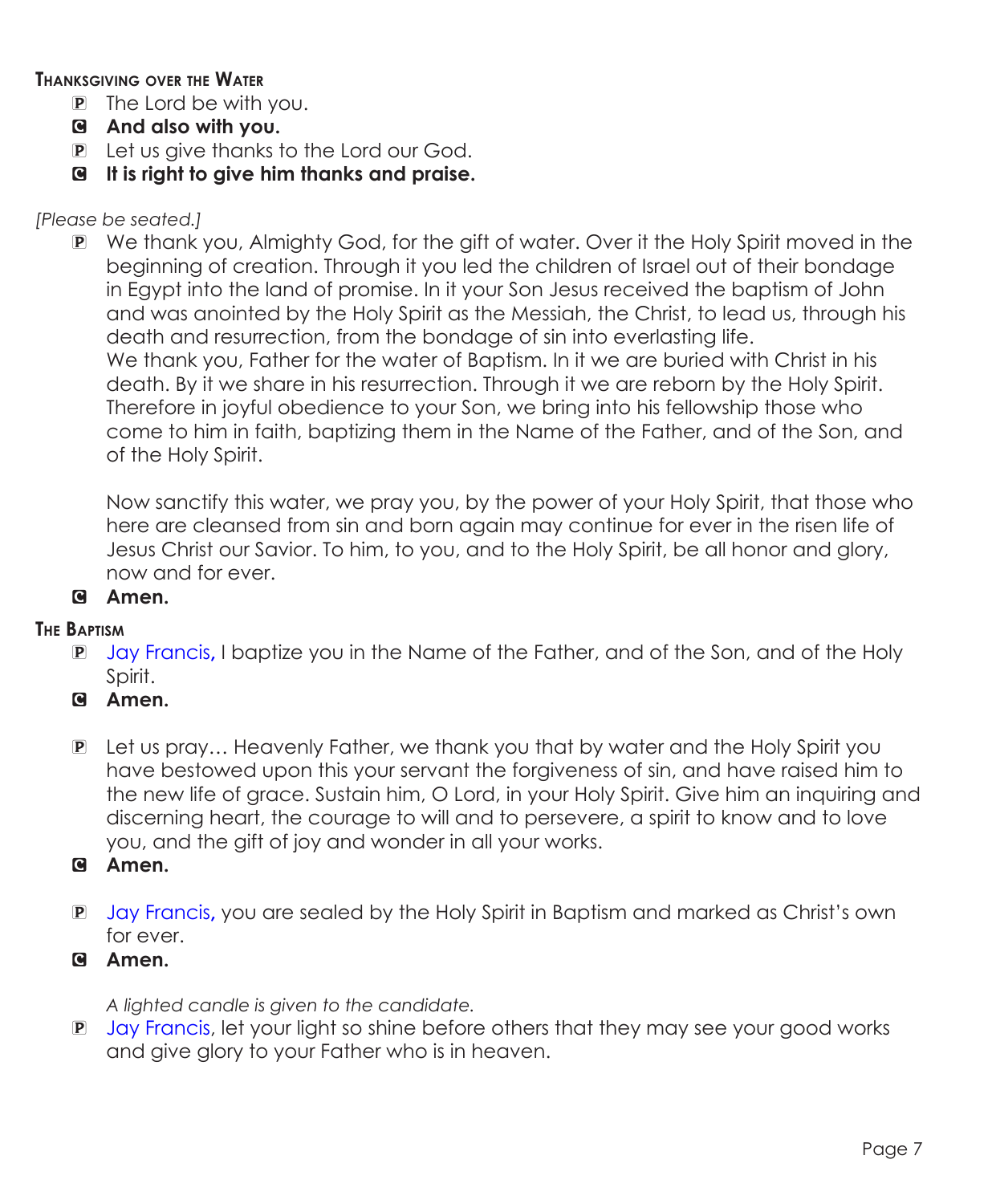*[Please stand.]*

- **P** Let us welcome the newly baptized.
- C **We receive you into the household of God. Confess the faith of Christ crucified, proclaim his resurrection, and share with us in his eternal priesthood.**

### **Welcome New Members of the Parish**

#### **The Greeting of Peace**

P The peace of the Lord be always with you.

C **And also with you.** (*All may greet one another in the name of the Lord.*) *[Please stand.]*

# **The Holy Communion**

### **Offertory Music**

#### **Offertory Sentence**

D Let us present our offerings to the Lord. Yours, Lord, is the greatness, the power, the glory, the splendour, and the majesty; for everything in heaven and on earth is yours. All things come from you, and of your own we give you.

*[Please be seated.]*

#### **Presentation of the Offerings**

*[Please stand when the deacon receives the offering.]*

- D As we receive these gifts, we acknowledge:
- C **All things come from thee, O Lord, and of thine own have we given thee.**

**THE GREAT THANKSGIVING: EUCharistic Prayer II** 

- P The Lord be with you.
- C **And with thy spirit.**
- P Lift up your hearts.
- C **We lift them up unto the Lord.**
- P Let us give thanks unto our Lord God.
- C **It is meet and right so to do.**
- P It is very meet, right, and our bounden duty, that we should at all times, and in all places, give thanks unto thee, O Lord, holy Father, almighty, everlasting God. Who, in the multitude of thy saints, hast compassed us about with so great a cloud of witnesses, that we, rejoicing in their fellowship, may run with patience the race that is set before us; and, together with them, may receive the crown of glory that fadeth not away. Therefore with Angels and Archangels, and with all the company of heaven, we laud and magnify thy glorious Name; evermore praising thee, and saying,
- C **Holy, holy, holy, Lord God of Hosts: Heaven and earth are full of thy glory. Glory be to thee, O Lord Most High. Blessed is he that cometh in the name of the Lord. Hosanna in the highest.**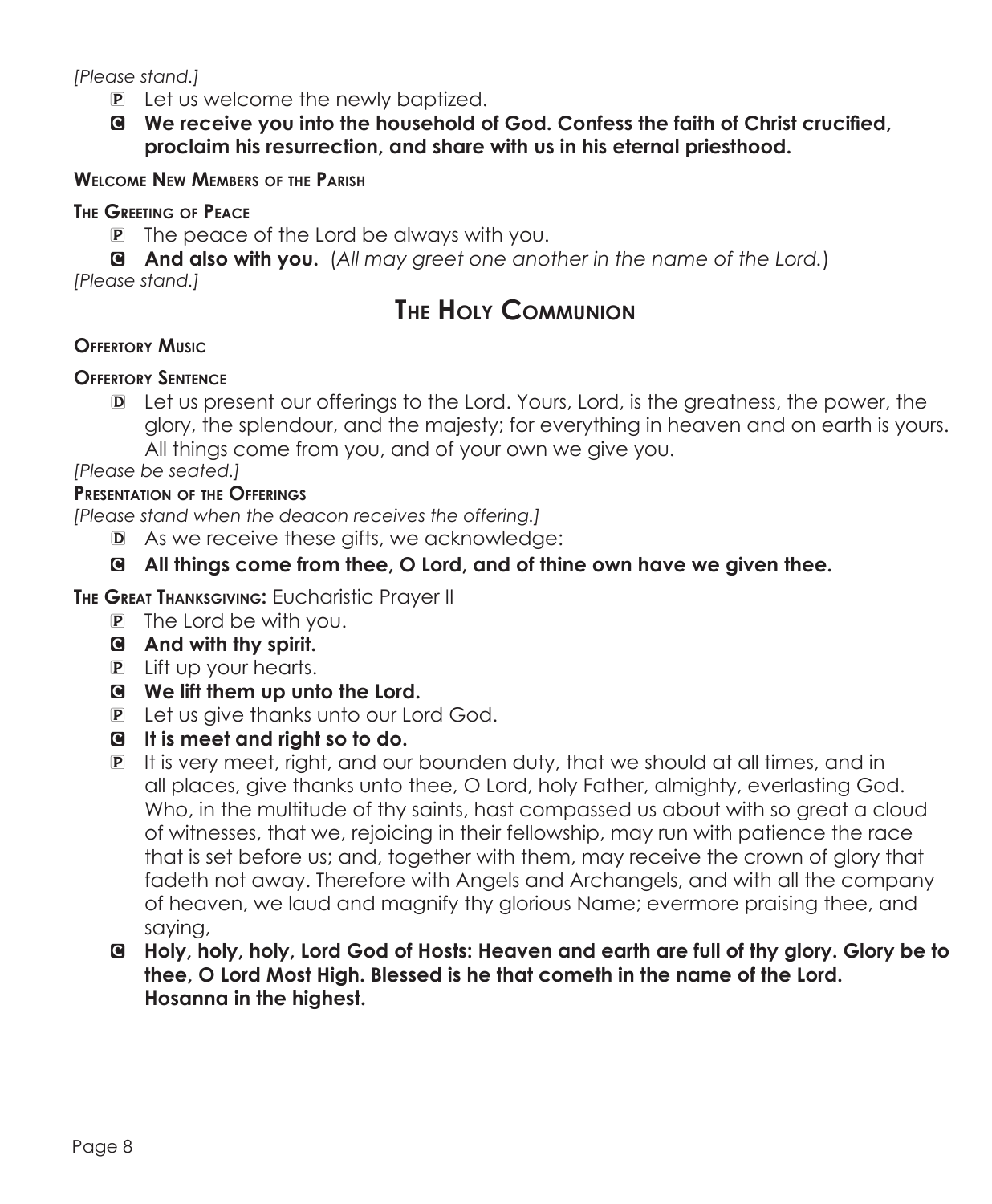*[Please kneel or stand, as you choose.]*

P All glory be to thee, O Lord our God, for that thou didst create heaven and earth, and didst make us in thine own image; and, of thy tender mercy, didst give thine only Son Jesus Christ to take our nature upon him, and to suffer death upon the cross for our redemption. He made there a full and perfect sacrifice for the whole world; and did institute, and in his holy Gospel command us to continue, a perpetual memory of that his precious death and sacrifice, until his coming again.

For in the night in which he was betrayed, he took bread; and when he had given thanks to thee, he broke it, and gave it to his disciples, saying, "Take, eat, this is my Body, which is given for you. Do this in remembrance of me."

Likewise, after supper, he took the cup; and when he had given thanks, he gave it to them, saying, "Drink this, all of you; for this is my Blood of the New Covenant, which is shed for you, and for many, for the remission of sins. Do this, as oft as ye shall drink it, in remembrance of me."

 Wherefore, O Lord and heavenly Father, we thy people do celebrate and make, with these thy holy gifts which we now offer unto thee, the memorial thy Son hath commanded us to make; having in remembrance his blessed passion and precious death, his mighty resurrection and glorious ascension; and looking for his coming again with power and great glory. And we most humbly beseech thee, O merciful Father, to hear us, and, with thy Word and Holy Spirit, to bless and sanctify these gifts of bread and wine, that they may be unto us the Body and Blood of thy dearly-beloved Son Jesus Christ.

- C **And we earnestly desire thy fatherly goodness to accept this our sacrifice of praise and thanksgiving, whereby we offer and present unto thee, O Lord, our selves, our souls and bodies. Grant, we beseech thee, that all who partake of this Holy Communion may worthily receive the most precious Body and Blood of thy Son Jesus Christ, and be filled with thy grace and heavenly benediction; and also that we and all thy whole Church may be made one body with him, that he may dwell in us, and we in him; through the same Jesus Christ our Lord;**
- P By whom, and with whom, and in whom, in the unity of the Holy Ghost all honor and glory be unto thee, O Father Almighty, world without end.
- C **AMEN.**
- **The Lord's Prayer**
	- P And now, as our Savior Christ hath taught us, we are bold to say,
	- C **Our Father, who art in heaven, hallowed be thy Name, thy kingdom come, thy will be done, on earth as it is in heaven. Give us this day our daily bread. And forgive us our trespasses, as we forgive those who trespass against us. And lead us not into temptation, but deliver us from evil. For thine is the kingdom, and the power, and the glory, for ever and ever. Amen.**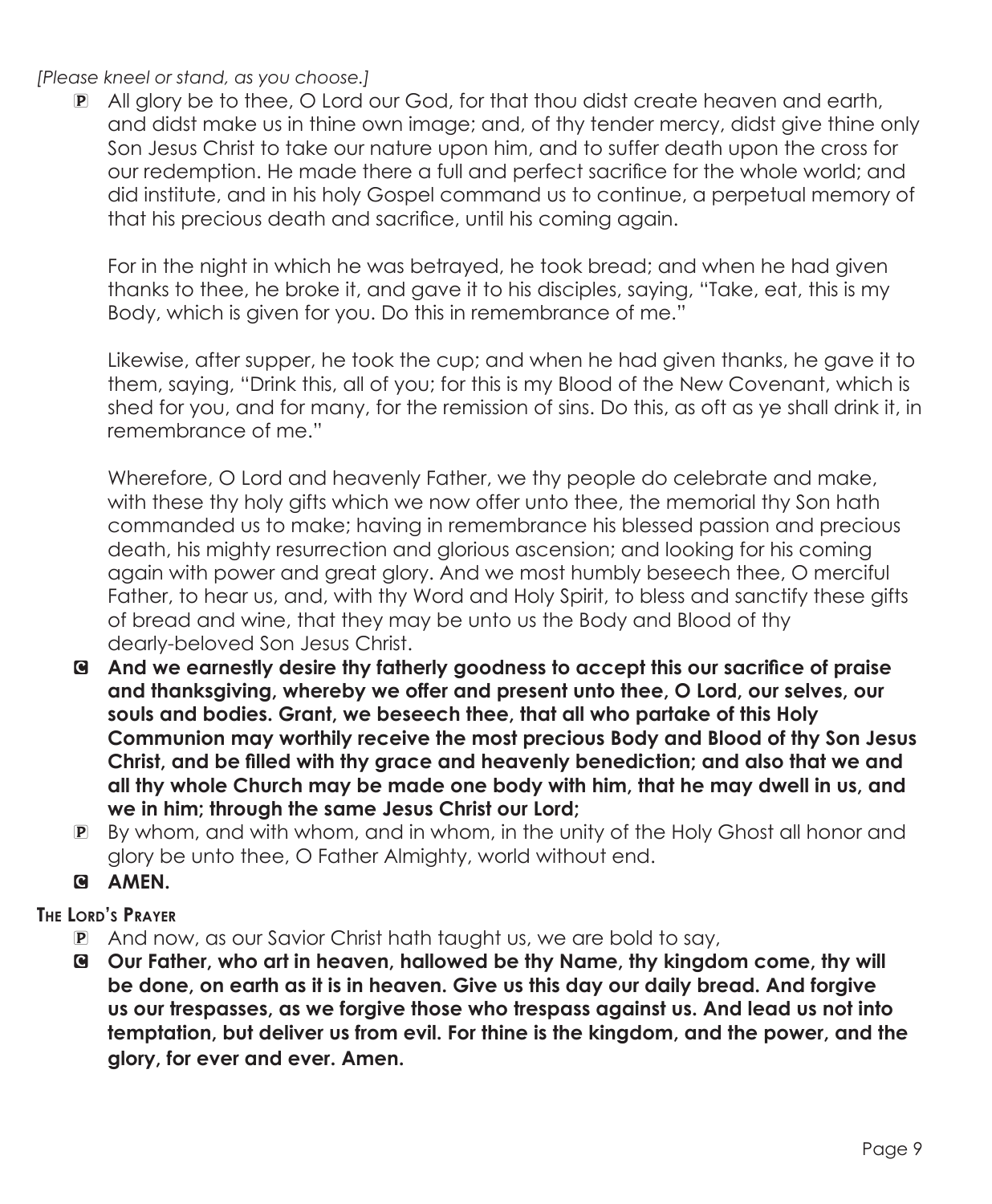#### **Breaking of the Bread**

- P The living bread is broken for the life of the world.
- C **Lord, unite us in this sign.**

P The Gifts of God for the People of God. Take them in remembrance that Christ died for you, and feed on him in your hearts by faith, with thanksgiving.

*[You may be seated. All are welcome at the Lord's Table. Please follow the directions of the usher, who*  will let you know when it's your turn to go to the altar rail. You may stand or kneel. To receive, hold your *hands in front of you, one palm over the other. The priest will place a wafer there. You may either consume it immediately, and then sip from the cup of wine when it comes to you, or, you may wait and dip the wafer into the wine. When you are finished, please return to your seat by the side aisle.]*

#### **Prayer After Communion**

*[Please kneel or stand, as you choose.]*

- P Let us pray.
- C **Almighty and everliving God, we most heartily thank thee for that thou dost feed us, in these holy mysteries, with the spiritual food of the most precious Body and Blood of thy Son our Savior Jesus Christ; and dost assure us thereby of thy favor and goodness towards us; and that we are very members incorporate in the mystical body of thy Son, the blessed company of all faithful people; and are also heirs, through hope, of thy everlasting kingdom. And we humbly beseech thee, O heavenly Father, so to assist us with thy grace, that we may continue in that holy fellowship, and do all such good works as thou hast prepared for us to walk in; through Jesus Christ our Lord, to whom, with thee and the Holy Ghost, be all honor and glory, world without end. Amen.**

#### **The Blessing**

#### *[Please stand.]*

P You are blessed in the name of the Father, and of the Son, and of the Holy Spirit, as God sends you into the world. The peace of God goes with you, guiding you through the wilderness and protecting you through the storm. Rejoice at the wonders God shows you each hour, and rejoice when you come home again into the house of the Lord.

#### C **Amen.**

#### **The Dismissal**

- D Let us go forth in the name of Christ.
- C **Thanks be to God.**

**Postlude** *Prelude to the Te Deum* Charpentier